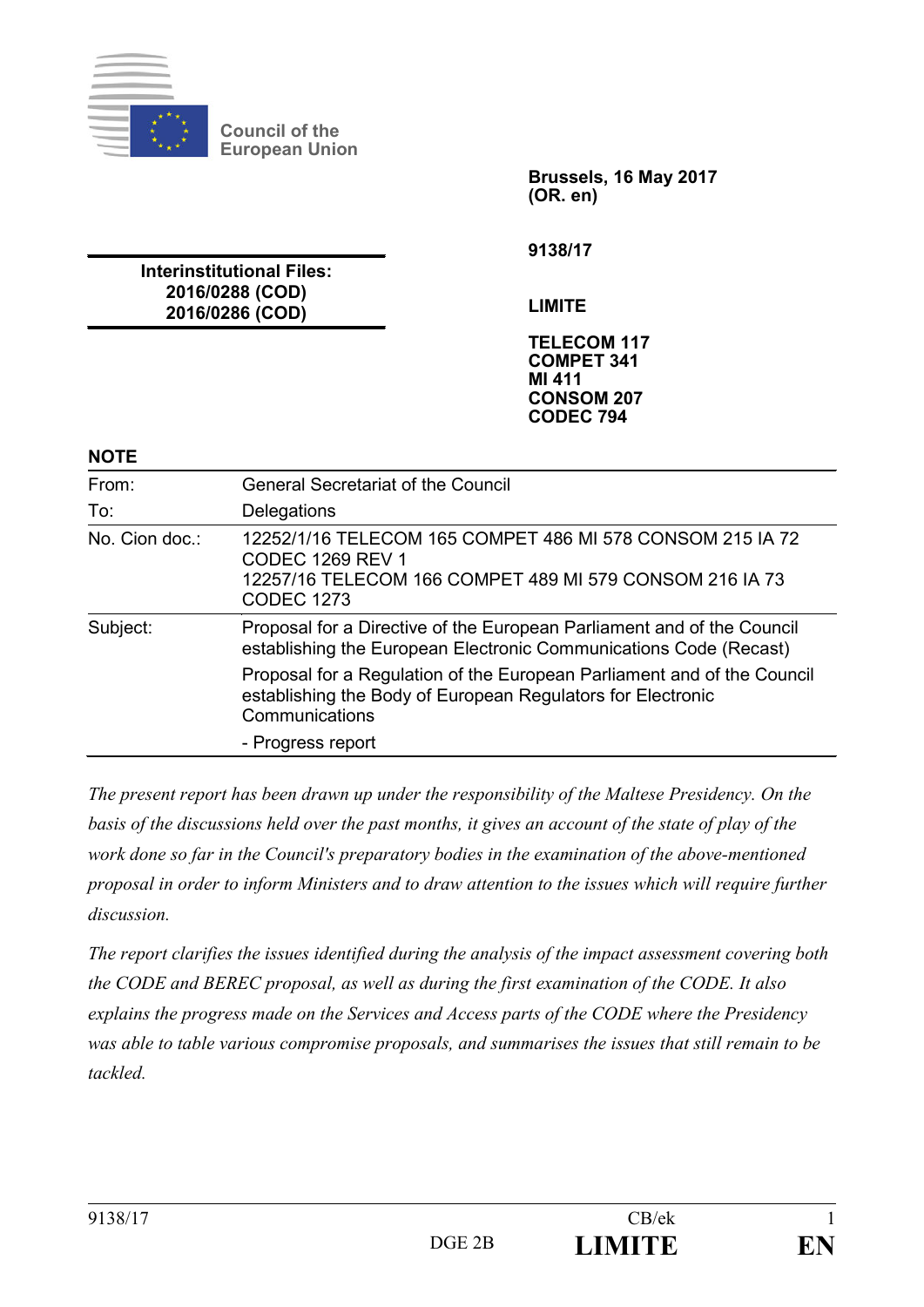#### **I. INTRODUCTION**

- 1. On 14 September 2016, in the context of its Digital Single Market Strategy, the Commission adopted its connectivity package. This package, a key element of the second pillar of the strategy designed to create an environment where digital networks and services can prosper to bring Europe, its citizens and businesses into the era of the Gigabyte society, included in particular two closely linked proposals:
	- a. A proposal for a *Directive of the European Parliament and of the Council establishing the European Electronic Communications Code*<sup>1</sup> (CODE) with Article 114 TFEU as a legal basis. The proposal aims to achieve the internal market for electronic communications and ensure its functioning;
	- b. A proposal for a *Regulation of the European Parliament and of the Council establishing the Body of European Regulators of Electronic Communications<sup>2</sup> (BEREC).*
- 2. The European Electronic Communications Code sets EU-wide common rules and objectives on how the Electronic Communications industry should be regulated. It applies to providers of both networks and services. The proposed recast brings these rules up to date, to take account of technological, market and consumer developments, networks and to safeguard consumer choice, while proposing additional investment-friendly measures. Key measures include some deregulation, enlargement of the scope to new communication tools (so-called over-the-top services) as well as new regulation supporting the roll-out of next generation networks such as 5G.
- 3. Under the Slovak Presidency, after the first presentation of the proposals and of the common impact assessment (IA) on 22 September and 4 October 2016, the Council Working Party on Telecommunications and the Information Society (WP TELE) discussed the impact assessment in detail on 22 November 2016 and started the examination of the aims, objectives and definitions on 29 November 2016.

 **1** Doc 12252/1/16

**<sup>2</sup>** Doc 12257/16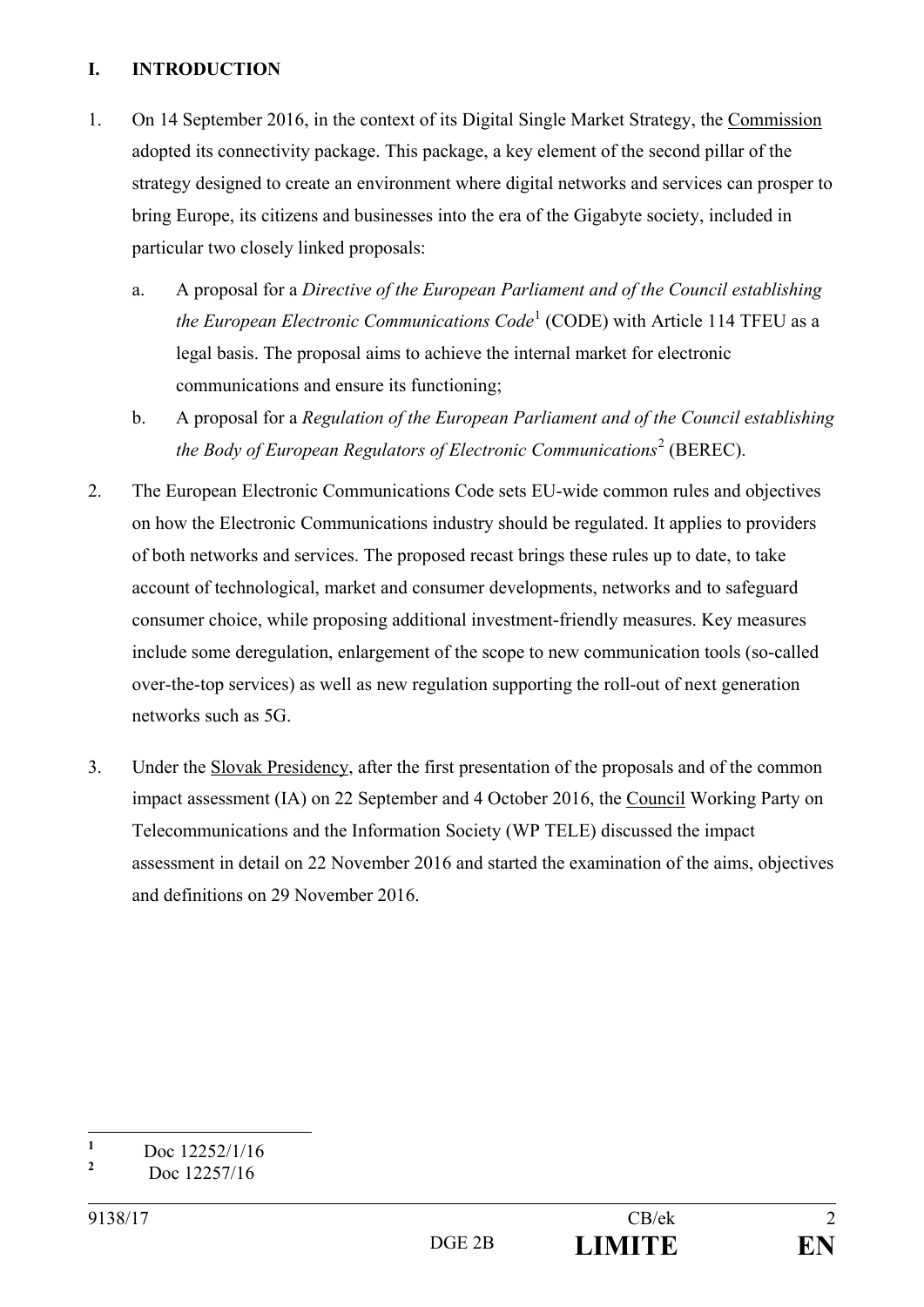- 4. In the European Parliament, Ms. Pilar del Castillo (ITRE, EPP) and Ms. Dita Charanzova (IMCO, ALDE) were appointed Rapporteurs.
- 5. The European Economic and Social Committee delivered its opinion on the CODE on 26 January 2017<sup>3</sup> and on BEREC on 25 January<sup>4</sup>, while the Committee of Regions delivered its opinion on the CODE on 8 February 2017**<sup>5</sup>** .

# **II. IMPACT ASSESSMENT**

- 6. In general, delegations welcomed the move to reform telecom legislation and the quality and quantity of analysis provided. Overall, the difference in reception was remarkable compared to the Commission's previous attempt (initial proposal for a Telecoms Single Market).
- 7. Nevertheless, delegations still raised the issues concerning mainly:
	- a) the extent to which the IA meets **Better Regulation principles** (e.g. evidence of market failure or consumer harm, deregulation where possible), especially in areas where proposing extending regulation to newer markets (e.g. to number independent services);
	- b) the flexibility needed to address **regional or national issues** was not correctly considered**, nor were the potential local impacts,** for instance on spectrum management in the context of the external borders of the EU; and
	- c) the respect of the **principle of subsidiarity**, especially in relation to the institutional setup.
- 8. There were also some concerns regarding **specific areas** of the IA and relevant proposals:

 **3** TEN/612 OPINION 26/1/2017 PLENARY

**<sup>4</sup>** TEN/613 OPINION 25/1/2017 PLENARY

**<sup>5</sup>** CdR : SEDEC-VI/018 - 8-9 February 2017 Opinion - "The review of the Telecom Package"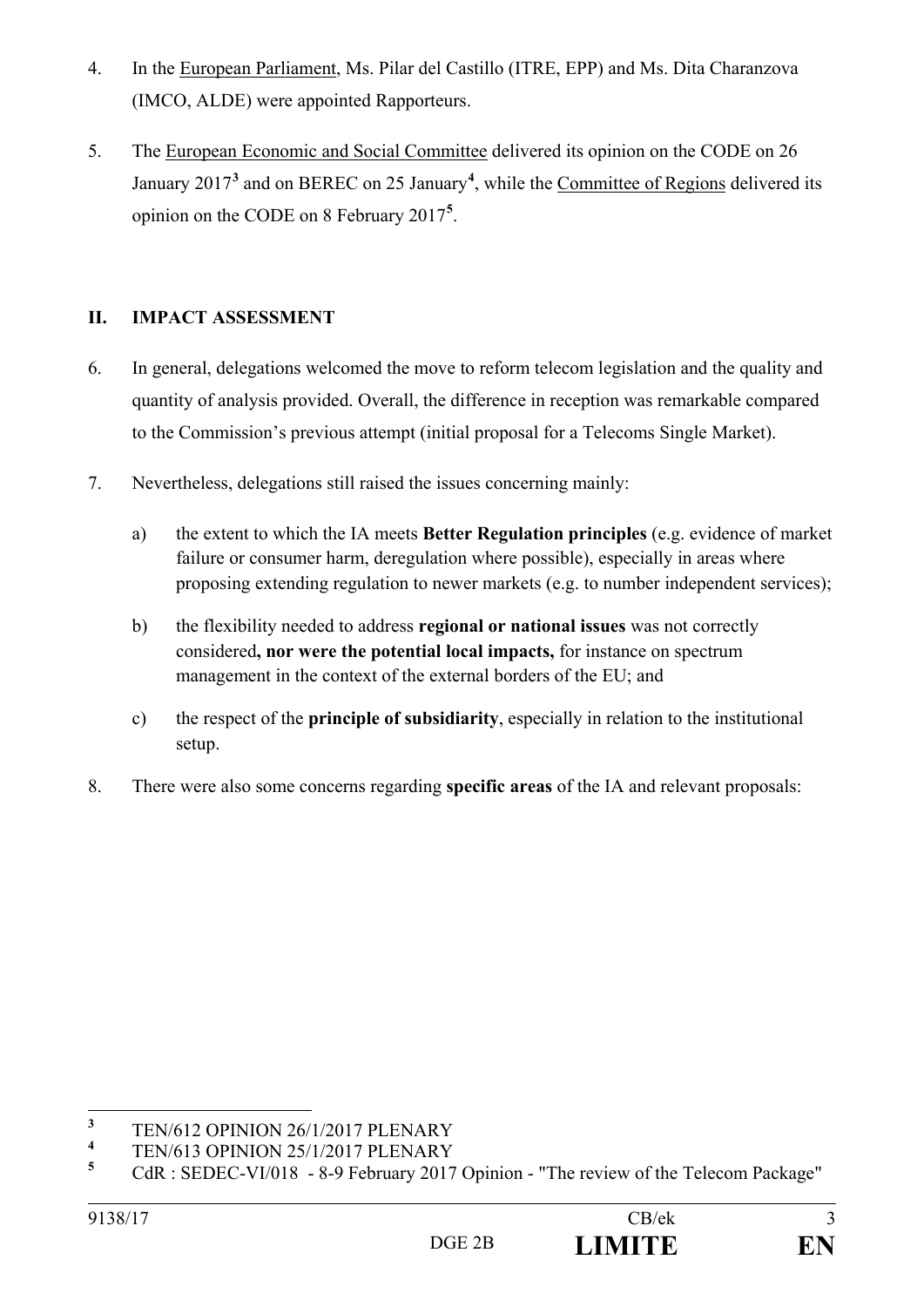- a) The explanation of, and justification for, the scale of **institutional reform** was widely seen as failing to illustrate the problem that the proposal was seeking to address and the added value of the recommended option.
- b) The IA's consideration of options for improving **spectrum** harmonisation were also thought to give undue weight to the benefits of structural reform without sufficient explanation and analysis. Some Member States also questioned the representativeness of the answers to the Commission's public consultation which were used as a basis for the proposals.
- c) The limited extent to which the choices for financing and the financial impact of funding the proposed **Universal Service Obligation** (USO) were set out in the IA was noted by a number of Member States, along with concern about the lack of analysis of the benefits of such changes. The Commission released further studies on the USO but these did not allay the concerns.
- d) The evidence for the differentiation between **electronic communications services** based on numbers was perceived as insufficient by some Member States, especially as the trend to move away from number-based interpersonal communication services to number-independent is growing. Therefore those Member States questioned the futureproof quality of the proposal.
- e) A significant number of Member States complained about the lack of evidence showing that the Commission's choice for **maximum harmonisation** would not harm consumers, especially as Member States would have less flexibility to react quickly to market changes.
- f) The evidence for proposals regarding **co-investment** did not include sufficient details about both the models under consideration or the industry's views.
- g) A few Member States questioned why proposals to address the issue of **duopolies** were not included as options within the IA.
- 9. Among these issues, institutional reform and spectrum were the areas with the strongest concerns.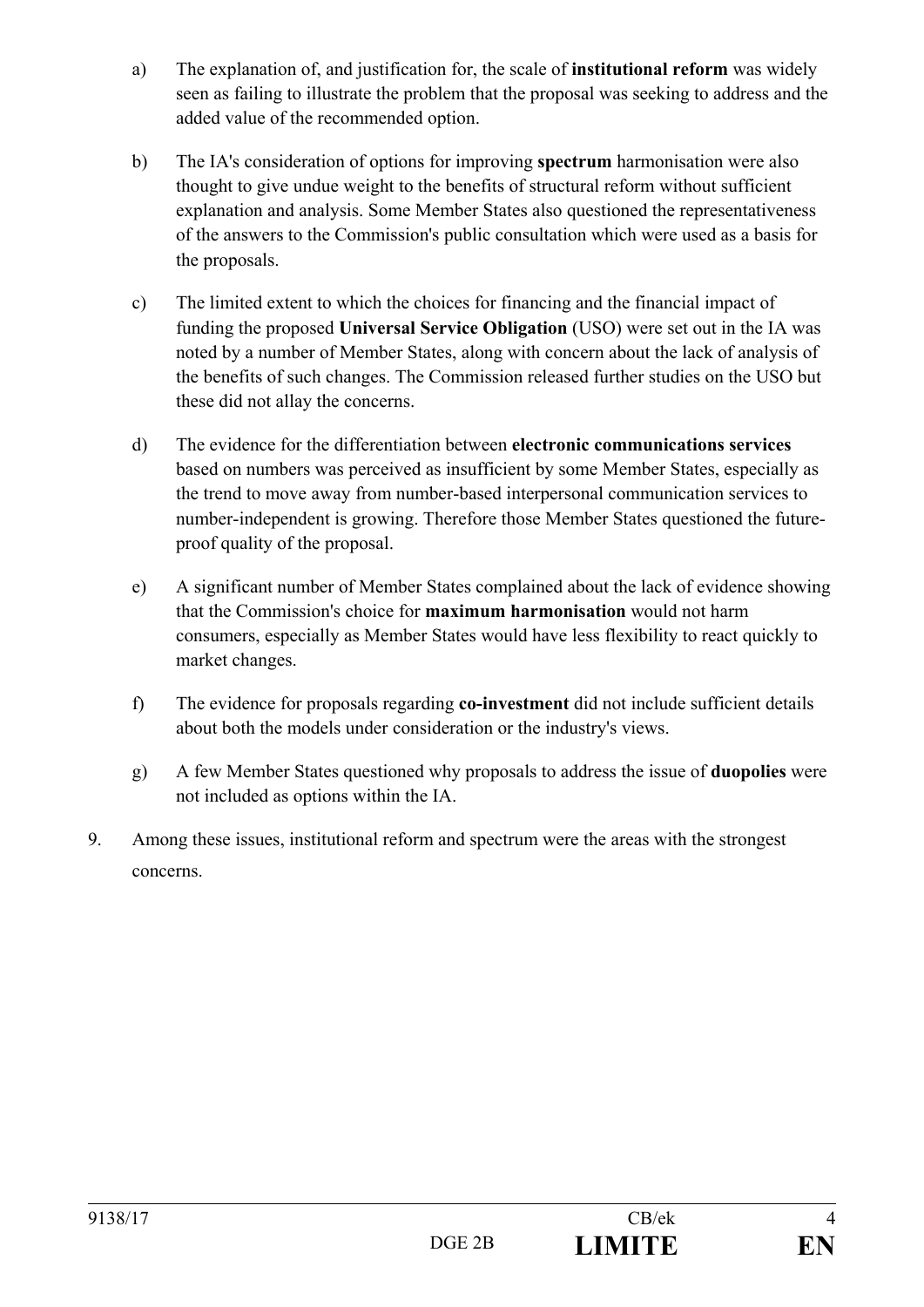#### **III. STATE OF PLAY AND KEY OUTSTANDING ISSUES**

- 10. The proposal for the **CODE** and the **BEREC proposals** reflect the scale of the policy ambition. Taken together the amended texts cover more than 300 pages. Despite this, and taking into consideration the importance of bringing new rules to the market fast to facilitate the digital transformation of Europe for its citizens and businesses, **the Maltese Presidency has aimed at progressing fast on the Code with a view to putting the upcoming the Estonian Presidency in a position to begin negotiations with the European Parliament this autumn**.
- 11. The main goals of the Presidency were to:
	- a) conclude a first examination of the CODE by April 2017; and
	- b) bring some parts of the CODE close to a Council position at the time of the June TTE Council.
- 12. The Presidency chose to divide the work into four sections: **Services, Access, Spectrum, and Institutional set-up and other matters**. The Commission introduced the proposals through discussion papers using this approach, and it has proven helpful in structuring consideration of the Code. In discussions it has been recognised that all sections are interlinked and will ultimately need to be agreed as a coherent package. One example of this is the impact of the institutional arrangements on all sections meaning **references to national regulatory authorities and competent authorities** in the latest Presidency proposals **are in brackets**  pending further discussions. Another example is the need to take a step back to ensure that the combined provisions remain coherent with the overall objectives of the CODE of facilitating both investment and competition to extend connectivity, while continuing to provide a high level of consumer protection.
- 13. Under the Maltese Presidency, between January and May, **21 Working Party meetings** were devoted to the examination of either the Commission proposal or the Presidency compromises. The following sections will further develop the significant progress made in each part.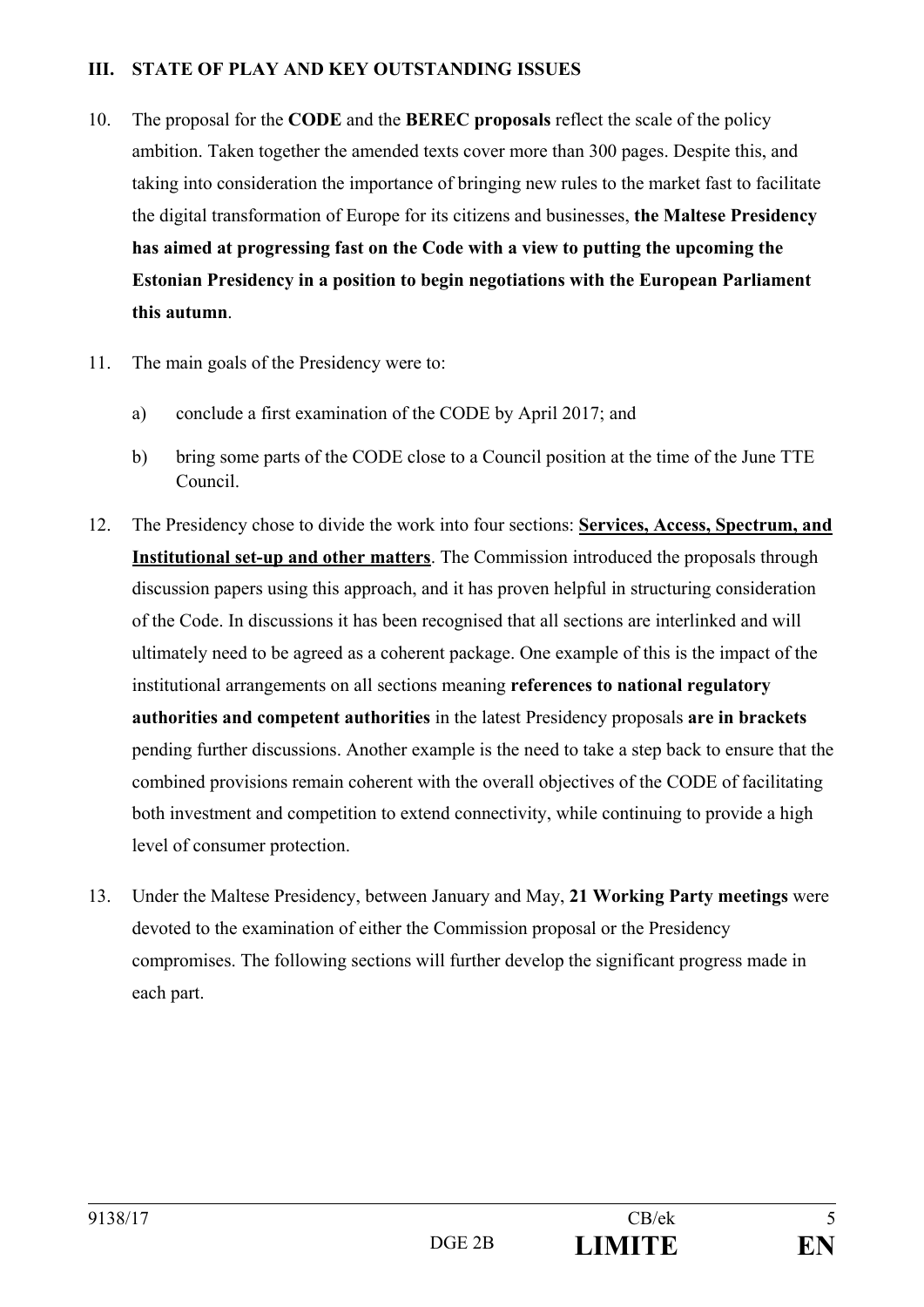#### **III.1. Services (Articles 40/41; 59§1.c; 79 to 108)**

- 14. The Presidency's first focus was on the elements of the Code relating to Services. These provisions include Security aspects, as well as those elements of Part III of the proposal: Universal Service Obligations, Numbers and End-User Rights.
- 15. The Commission's proposals sought to bring the existing regime up to date, reflecting changes in the market since the introduction of the current regime in 2009. For instance it focused the Universal Service Obligations on the obligation to provide an **affordable functional internet** connection while **taking away the possibility to use sectoral funding**, updated the numbering provisions to include **non-geographic numbers** and improve the conditions of the rights of use. But the biggest changes were in the area of End User Rights which changed the **scope** of Electronic Communications Services and proposed **maximum harmonisation**. This title also included new elements regarding **bundles** following the development of triple- or even quadruple-play offers in many markets.
- 16. At the working level a significant number of issues have been addressed, including provisions that make the text more future-proof. **The Presidency is of the opinion that the latest**  compromise text established<sup>6</sup> is a good basis for a Council position and would only need **to be revisited when preparing a COREPER mandate or COUNCIL General Approach**. However, it is also clear that progress on other Digital Single Market files, especially on the **Digital Content Directive** which could also set rules relating to over-the-top players and contracts, could impact the current text.

 **6** Doc 9149/17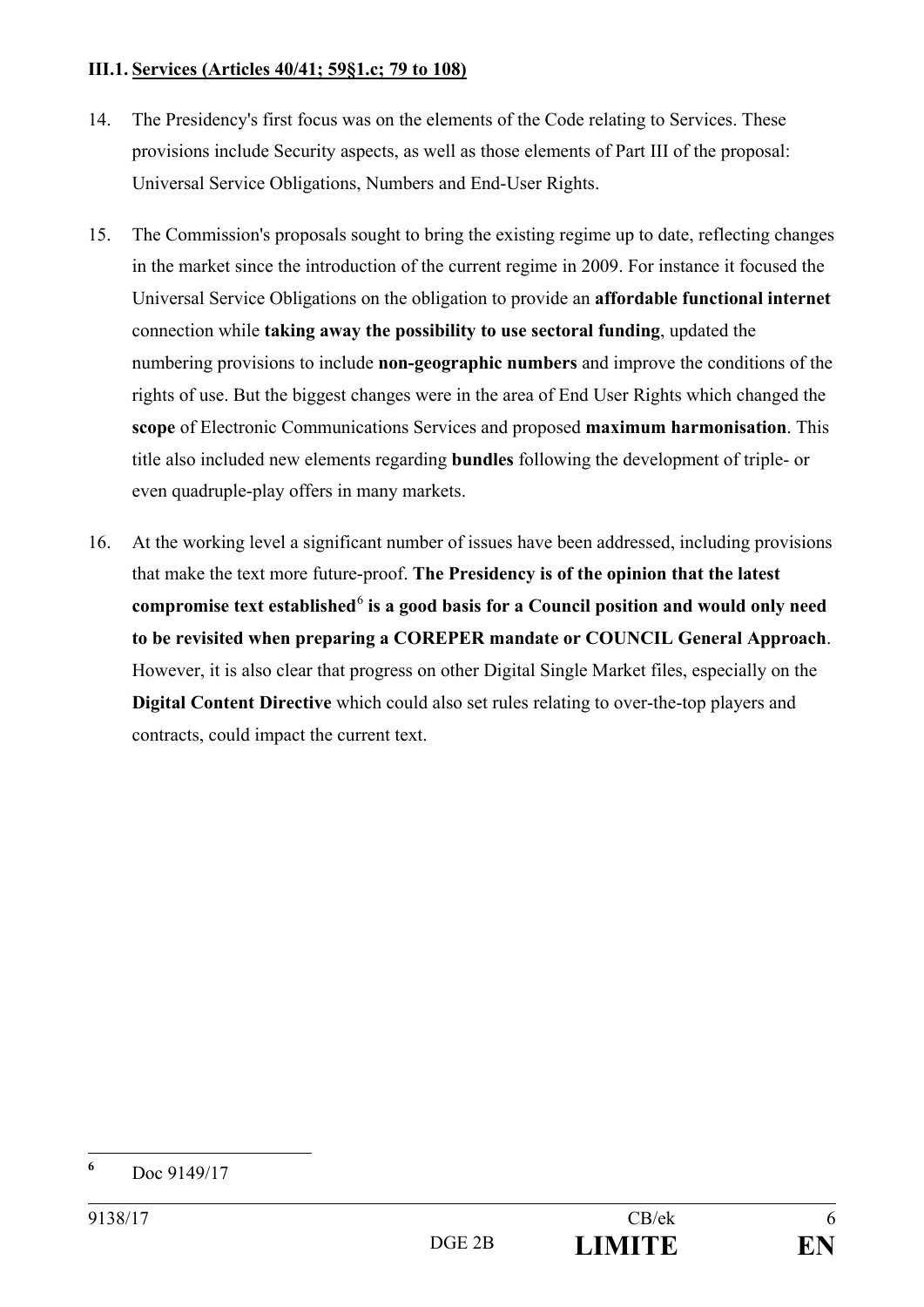# *III.1.a. Security (Articles 40,41)*

17. There was broad agreement on the aim of these articles within the Working Party. The Presidency work consisted mainly of maximising consistency with the NIS Directive**<sup>7</sup>** . The Presidency has also proposed to include a provision coming from article 17 of the proposed ePrivacy Regulation**<sup>8</sup>** to bring all security elements of Electronic Communications Networks and Services in one place. The Presidency is of the view that **this part does not require further discussions**.

### *III.1.b. Universal Service Obligations (Articles 79-86)*

18. The Commission's proposal that the universal service obligation be updated to **remove obsolete obligations** (e.g. public payphones, directory enquiry services) and **include the affordability of a functional internet access service** has been welcomed, and further clarified by Presidency compromises. But the proposal that Member States could only finance the Universal Service obligations through their National budgets was strongly rejected. Hence, t**he flexibility to potentially finance the universal service obligations through sectoral funding** as set out in the current framework **has been reinstated**. The Presidency is of the view that **this part does not require further discussions**.

 **7** Directive (EU) 2016/1148 of the European Parliament and of the Council of 6 July 2016 concerning measures for a high common level of security of network and information systems across the Union. **<sup>8</sup>**

Doc. 5358/17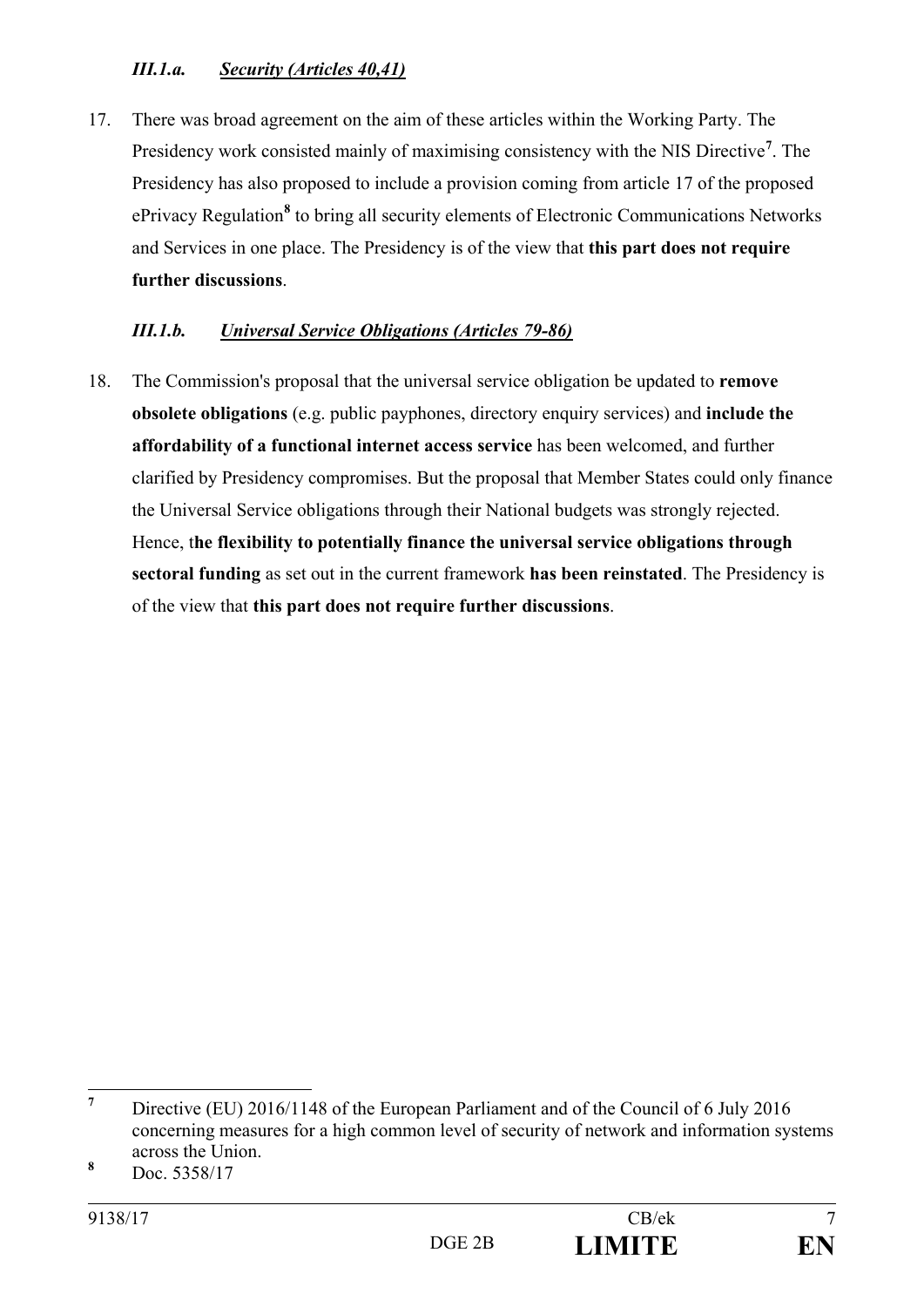## *III.1.c. Management of Numbering resources (Articles 87-91)*

19. The most substantial proposal from the Commission regarding numbering resources concerned non-geographic or 'extraterritorial' numbers. Such numbering resources may be of increasing relevance, particularly for machine-to-machine communication. **Member States first sought clarity with regards to this provision and secondly to ensure that work within Europe was not duplicating efforts at the international stage**. The compromise text seeks to clarify the proposal, including on how competent authorities should interact when issues regarding the use of these numbers arise, and proposes that BEREC might be given certain tasks in order to facilitate the work by Member States. The Presidency is of the view that **this part only requires discussions in the context of the institutional setup**.

## *III.1.d. End User Rights (Articles 92-108)*

- 20. With the support of delegations, the Presidency has clarified the **definitions in Article 2** to avoid that services where communication is an ancillary feature would be brought into scope. For instance a banking app for managing bank accounts and payments would not be in the scope if it also includes a communication service between the bank customer and a bank representative.
- 21. The latest compromise also makes it clear that **micro and small enterprises, as well as notfor-profit organisations could benefit from the same provisions**. Other elements of improvements worth mentioning are the changes to ensure that Member States are not bound by rules that would be less favourable than the ones currently in place, for example on the **contract termination rules**, as well as the clarifications made to the **bundle-related provision**.
- 22. However, the most challenging issues were linked to the **scope** of these provisions and to **maximum harmonisation level** proposed by the Commission.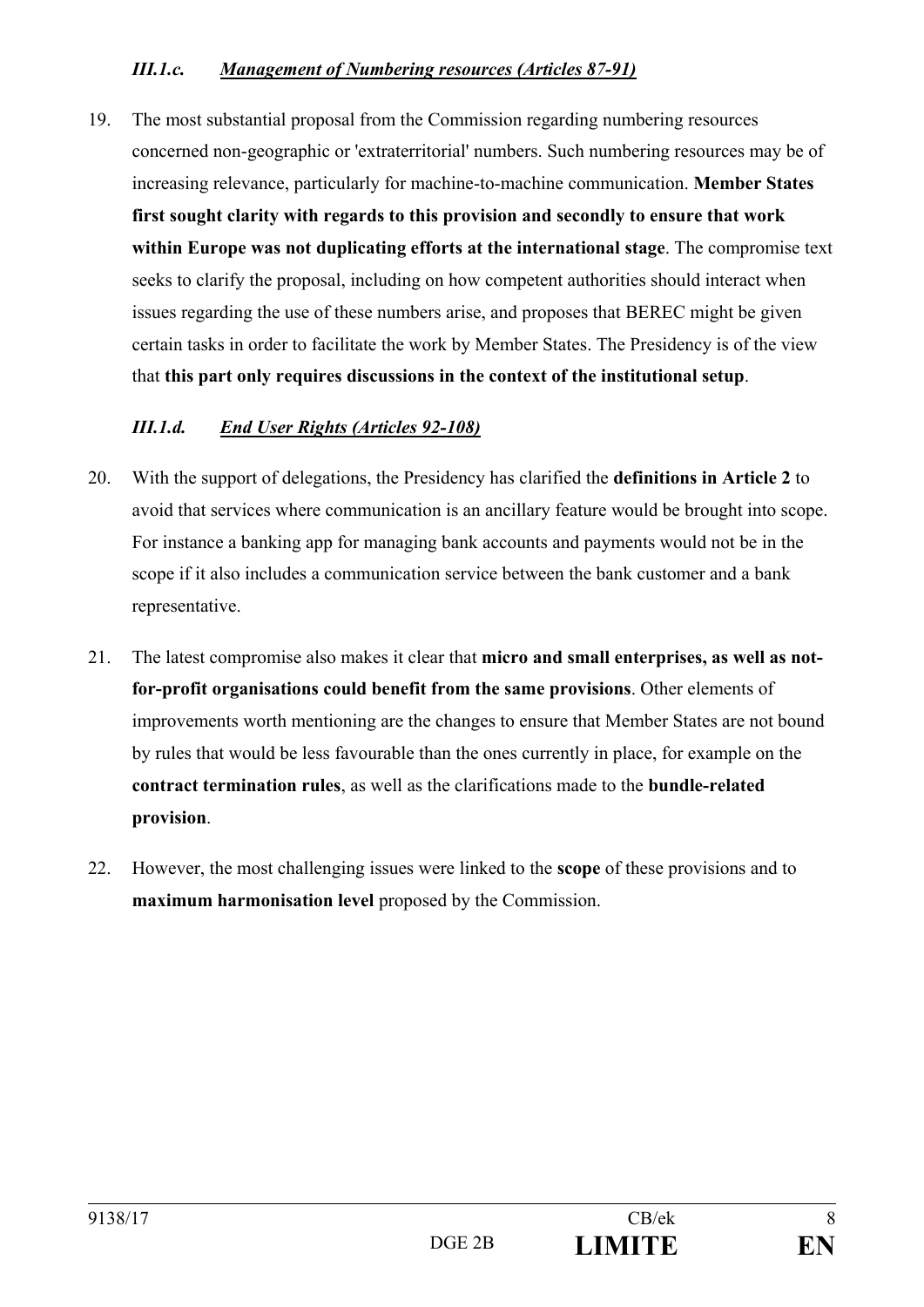- 23. **Regarding the scope**, the Commission proposed to explicitly bring number-based interpersonal communication services within the scope of the end user rights provisions, even though some provisions would not be applicable to all these services or could also be applicable to similar number-independent interpersonal communication services.
- 24. From the beginning of the discussions, despite Member States supporting the principle that equivalent services should be regulated equivalently; **delegations have been split on this issue**. On the one hand, some Member States have emphasized that no evidence, including on consumer harm, had been put forward to justify the regulation of number-independent interpersonal communications services, and that any **regulation could be detrimental to innovation** and the EU. On the other hand, many Member States supported the idea that the Directive needed to be **future proof** and that there was no reason not to apply some provisions that did not create an undue burden, especially as number-independent interpersonal communications services often offer services with similar characteristics to number-based services.
- 25. In its compromise proposal, the Presidency has clarified the rules applicable to services, not on the basis of the definitions of the different types of services, but **on the basis of characteristics visible to the end-users (e.g. Quality of Service, Contract duration, Price)**. This proposal then regulates number-independent interpersonal communications services **in a light manner, and only when these services have characteristics relevant to the regulation**. This means that, in the Presidency proposal, **a citizen would be protected in the same way when using any electronic communication service without having to worry about how the service is delivered or by whom**.
- 26. The Presidency is of the opinion that **this is the best compromise between the diverging positions of delegations** that did not want to include number-independent interpersonal communication services in the end user rights provisions, and those who wanted to impose obligations to such services.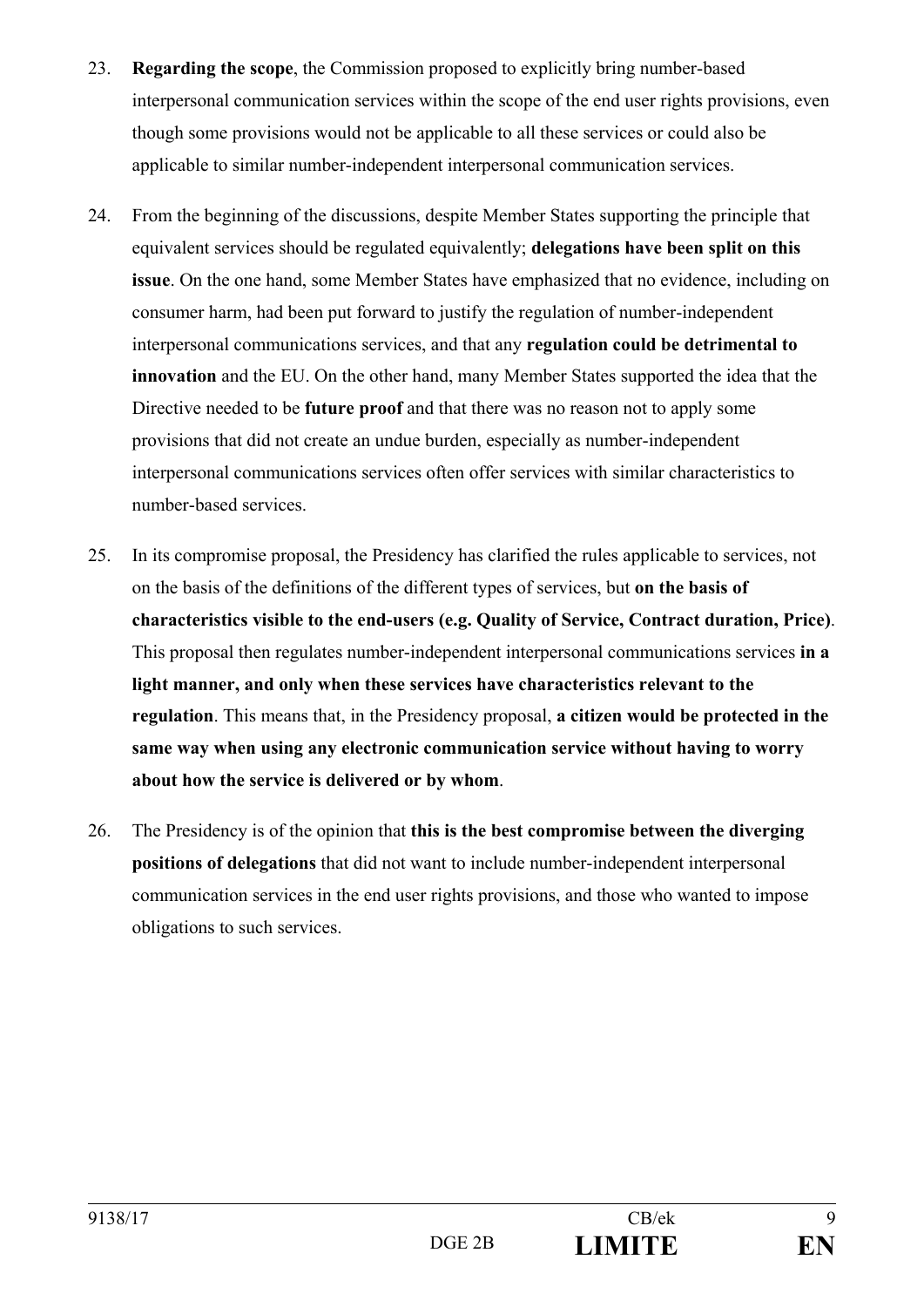27. Regarding the **maximum level of harmonisation**, many Member States did not oppose the objective, but some noticed that it **could lead to a lowering of existing consumer protections** in their country or to a lack of flexibility to address future market developments. The current compromise in **Article 94**, recognises the need to establish the principle of **maximum harmonisation for number-independent interpersonal communication services** which often operate across the Union without reliance upon any specific network. However, **Member States remain divided on the appropriate level of harmonisation for other electronic communication services**. The Presidency proposal therefore strikes a fair compromise solution on the substance. However future compromises may change the proposal, for instance by having by default maximum harmonisation while including exceptions in many end-user rights provisions.

#### *III.1.e. Future-proofing the Directive (Article 59(1).c, and new article 114a)*

- 28. Due to the fast moving nature of this sector, and especially the rise of number-independent interpersonal communications services, it is important that there be an element of flexibility built into the system so that it can respond effectively to future challenges. This is why **the compromise includes provisions for the monitoring of developments** with a view to the introduction of targeted legislation where necessary as well as retaining the possibility for interoperability requirements to be extended. **Some Member States remain keen on using this tool as a justification to exclude the number-independent interpersonal communication services from the current scope**.
- 29. Delegations could also be keen to further improve these provisions by making the proposal more future-proof. For instance the balance struck between guidelines, implementing and delegated powers and future legislation may warrant a revision taking into account any outcome on institutional arrangements and the level of harmonisation. Moreover, further clarification may be needed on the application of provisions to various services either through additions in the text itself or through Commission guidelines or implementing acts.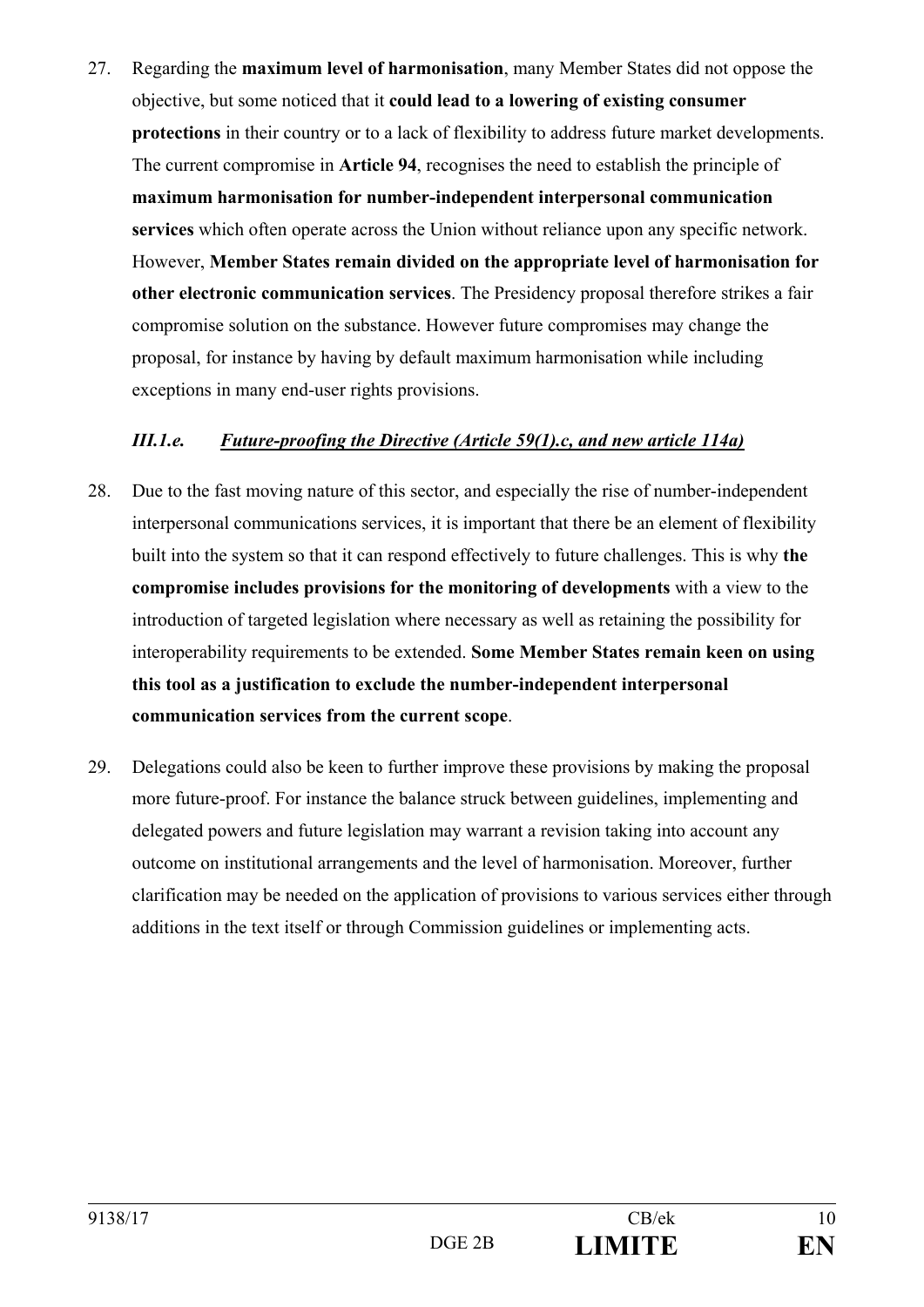#### **Conclusion on Services**

30. The significant issues covered in this section of the Code require a very careful balance to be struck. **Hence the final agreement on this section will need to be considered in light of a holistic view of the proposal**. The compromise text provides a solid basis for this final assessment.

## **III.2. Access (Articles 22, 32-34, 43-44, 57-78)**

- 31. The Commission's proposals regarding access makes significant revisions to the framework with the objective of ensuring the right incentives are in place for both incumbents and competitors to invest in new networks and infrastructure in order to improve connectivity across Europe. This involves deregulation in some areas, the introduction of a specific mechanism to support co-investment and the clarification of regulatory powers. The direction of these proposals has been welcomed by Member States, and a number of concerns have been addressed by proposed amendments.
- 32. At the working level these provisions have been reviewed and multiple iterations of possible compromises have been discussed. Through this process a significant number of issues have been addressed and **the Presidency is of the opinion that the latest compromise text established**<sup>9</sup>  **is a good basis for a Council position and would only need to be revisited when preparing a COREPER mandate or COUNCIL General Approach**.

# *III.2.a. Geographical Survey (Articles 22)*

33. The Commission proposed the introduction of 'digital exclusion zones' based on geographical surveys (Article 22). This was in principle supported by Member States. However, concerns were identified that the proposal was overly prescriptive and burdensome for regulatory authorities. Consequently the Presidency has proposed a compromise that includes this important tool, but **introduces greater flexibility for its implementation**. The Presidency is of the view that **this part only requires discussions in the context of the institutional setup**.

 **9** Doc 9325/17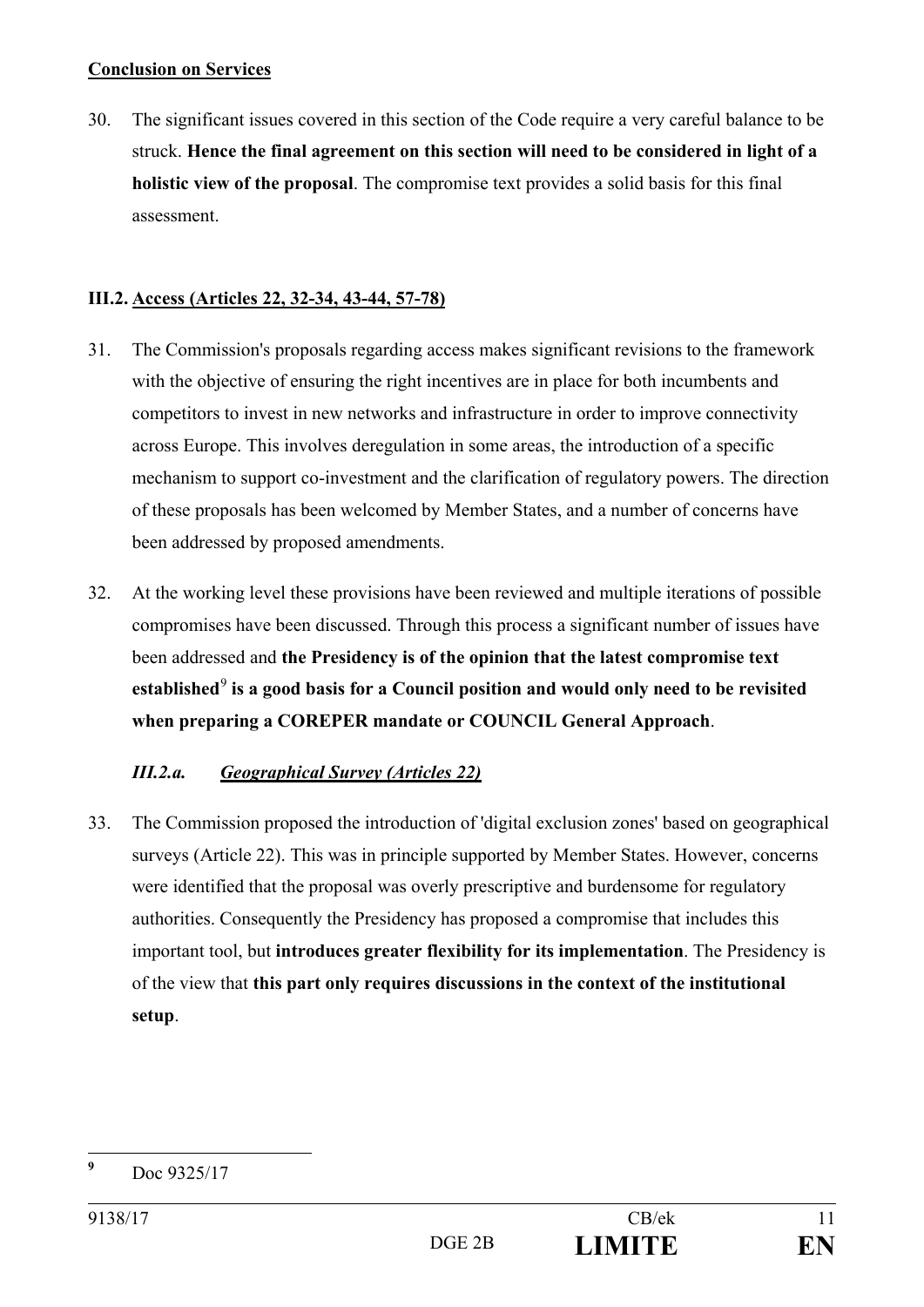# *III.2.b. Remedies (Articles 32-34)*

34. The proposal contained provisions that would allow the Commission, with the support of BEREC, to require national authorities to withdraw measures (Article 33). Member States expressed strong opposition to this proposal because of the need for national authorities to have sufficient flexibility and because of concerns about subsidiarity. As a result, the Presidency proposal **reinstates the currently applicable provisions that the Commission should be able to issue recommendations** with regards to the consistent application of remedies. The Presidency is of the view that **this part does not require further discussions**.

## *III.2.c. Regulatory Powers and Responsibilities (Articles 59-60)*

35. A large number of Member States expressed the view that **competent authorities need to retain flexibility** in order to be able to respond effectively, particularly with regards to the specificities of their national circumstances. This issue is most clearly visible in the article specifying the powers and responsibilities of regulatory authorities regarding access and interconnection (Article 59) which limited the extent of intervention to address access issues. The Presidency proposal ensures that regulatory authorities have the flexibility to impose more intrusive measures where absolutely necessary. The Presidency is of the view that **this part does not require further discussions**.

# *III.2.d. Access to Civil Engineering and Network Facilities (Articles 70-71)*

36. The Presidency has sought to bring clarity to terms of the relative priority of regulatory interventions. The majority of Member States wanted to make clear that national regulatory authorities were not constrained as to what access obligations could be imposed. However, there was also a recognition that, in principle, t**here should be a preference for minimising the impact of such interventions,** and therefore that the order of preference for intervention is civil engineering, passive access and active access. The Presidency proposal seeks to make clear this principle of priority, while **ensuring national regulatory authorities are able to impose any of these measures if they deem it appropriate**. The Presidency is of the view that **this part does not require further discussions**.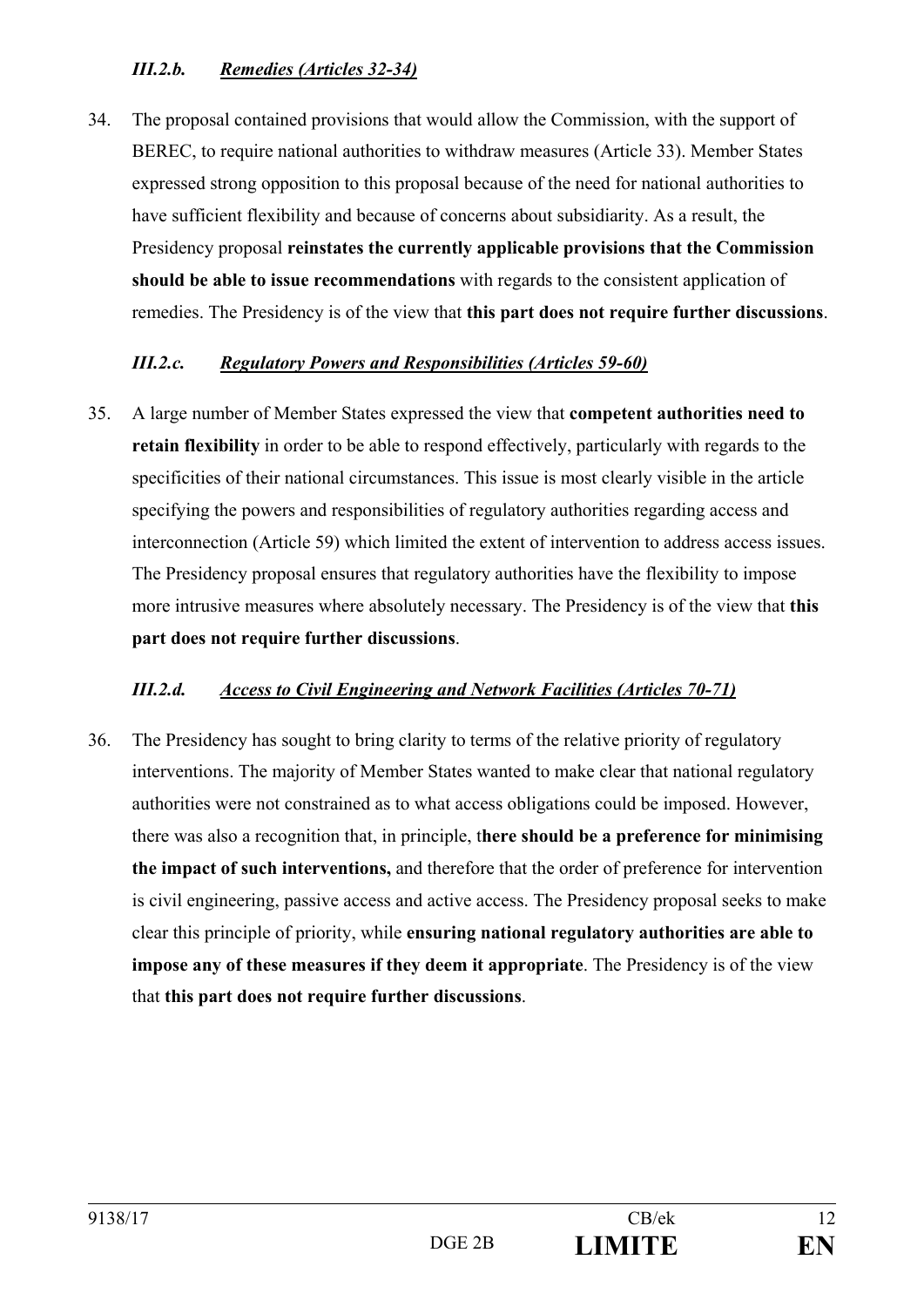# *III.2.e. Termination Rates (Articles 73)*

37. The Commission's proposal for termination rates contained some positive elements for the single market but remained burdensome. Member States considered that more could be done. As such the Presidency proposes a **fully symmetric regulation with a single Union-wide cap for each of mobile and fixed voice termination rates** to be set by the Commission, based on the recovery of costs incurred by an efficient operator. The Presidency is of the view that **this part does not require further discussions**.

# *III.2.f. Co-investment (Articles 74)*

38. The Commission's proposal on co-investment *(Article 74)* is one of the key measures seeking to increase investment in infrastructure. **Member States welcomed the objective** but raised concerns over the **potential for gaming by operators**. The Presidency proposal addresses these concerns, primarily by ensuring that national regulators have the flexibility to address any issues that might arise. The Presidency is of the view that **this part does not require further discussions**.

# *III.2.g. Oligopolies*

- 39. There has been a discussion about the efficacy of tools that Member States have at their disposal in order to address competition concerns arising from oligopolistic, and particularly duopolistic, markets. This issue has also been signalled in BEREC reports, but the issue was not addressed by the Commission in its proposal. The Commission regretted the lack of jurisprudence while remaining committed to update the Significant Market Power guidelines.
- 40. The concerns of Member States regarding oligopolistic situations have been widely recognised as meriting further consideration. However the proposed compromise text reflects the view that such competition issues should be able to be addressed using general competition measures rather than requiring bespoke regulatory tools (*Article 59(2)*). This does not preclude, and indeed may support, the case that **the application and interpretation of such regulatory tools needs to be reconsidered in light of this discussion**.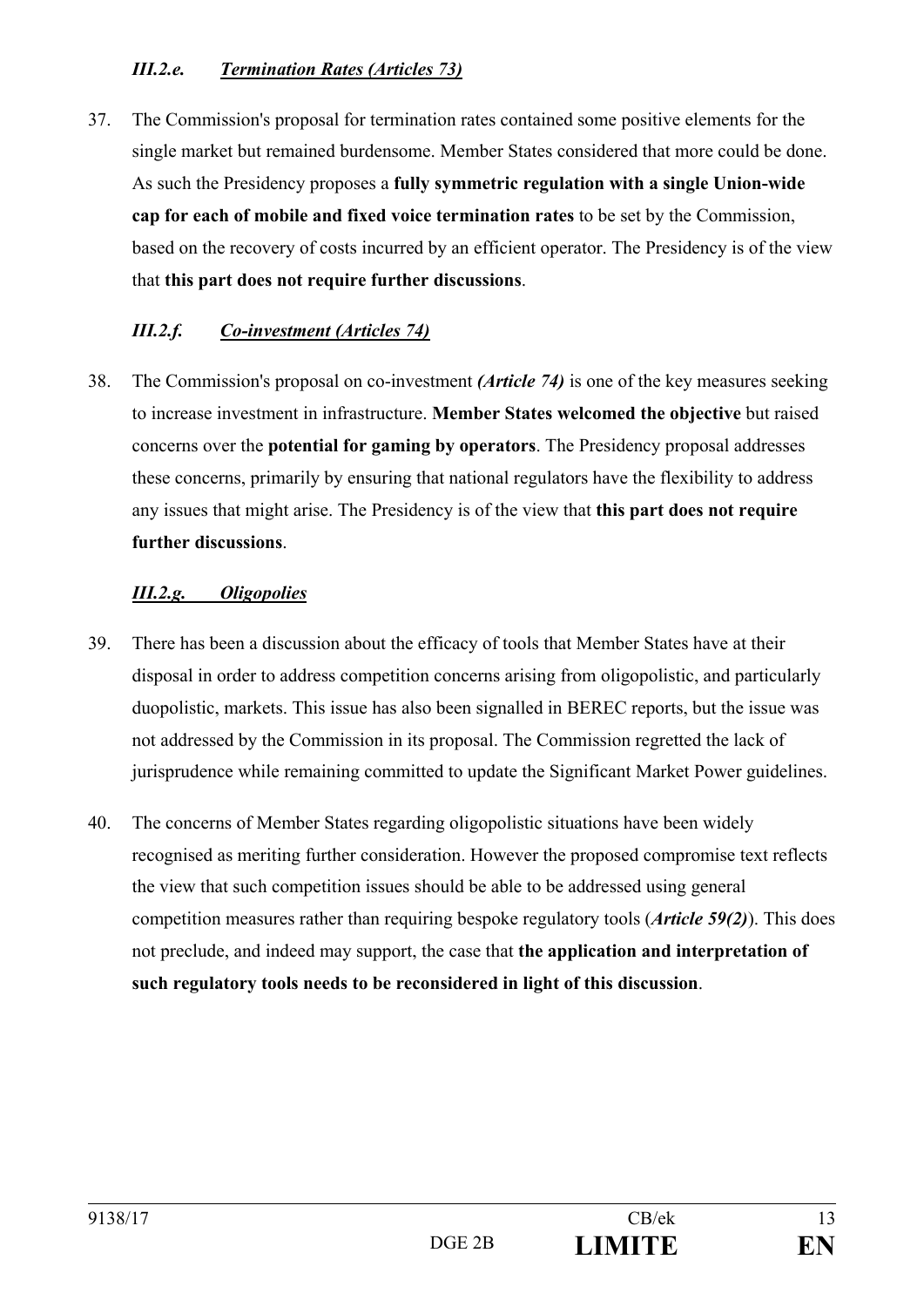#### **Conclusion on Access**

41. There is broad support for the compromise text on Access. While it does not go far enough for some in ensuring the maximum discretion for national authorities, it allows for significant flexibility while retaining the overall structure proposed by the Commission, focusing on addressing issues resulting from significant market power ahead of symmetric regulation.

### **III.3. Spectrum (Articles 4, 19, 28, 30, 35-37, 42, 45-56, 59(3))**

- 42. The Commission's proposals regarding spectrum significantly amend the existing regime by introducing binding rules for enhanced coordination of spectrum management, with the aim of facilitating investment particularly in 5G networks. The Maltese Presidency conducted a first examination and gathered written comments. These showed that there was support for achieving this outcome, but a number of concerns have been voiced, reflecting issues similar to those identified at the TTE Council in December 2016.
- 43. The main concern is that the Commission's proposal limits the authority and flexibility of Member States in regards to spectrum management. This potentially restricts the ability to address nationally specific issues (such as those who share borders with third countries). Moreover, spectrum is a national resource that, in line with the principle of subsidiarity, should be disposed of according to the priorities as determined by the Member State in question.
- 44. In particular, **16 delegations signed a common position paper** complaining that the very detailed proposals on spectrum management would introduce ambiguity over the criteria that Member States need to consider and balance and thus would increase legal uncertainty and instability of spectrum allocation decisions. The minimum license duration of 25 years for harmonised spectrum proposed by the Commission is judged insufficiently flexible to adjust to market developments. And finally the governance model and empowerment of the Commission have been criticised.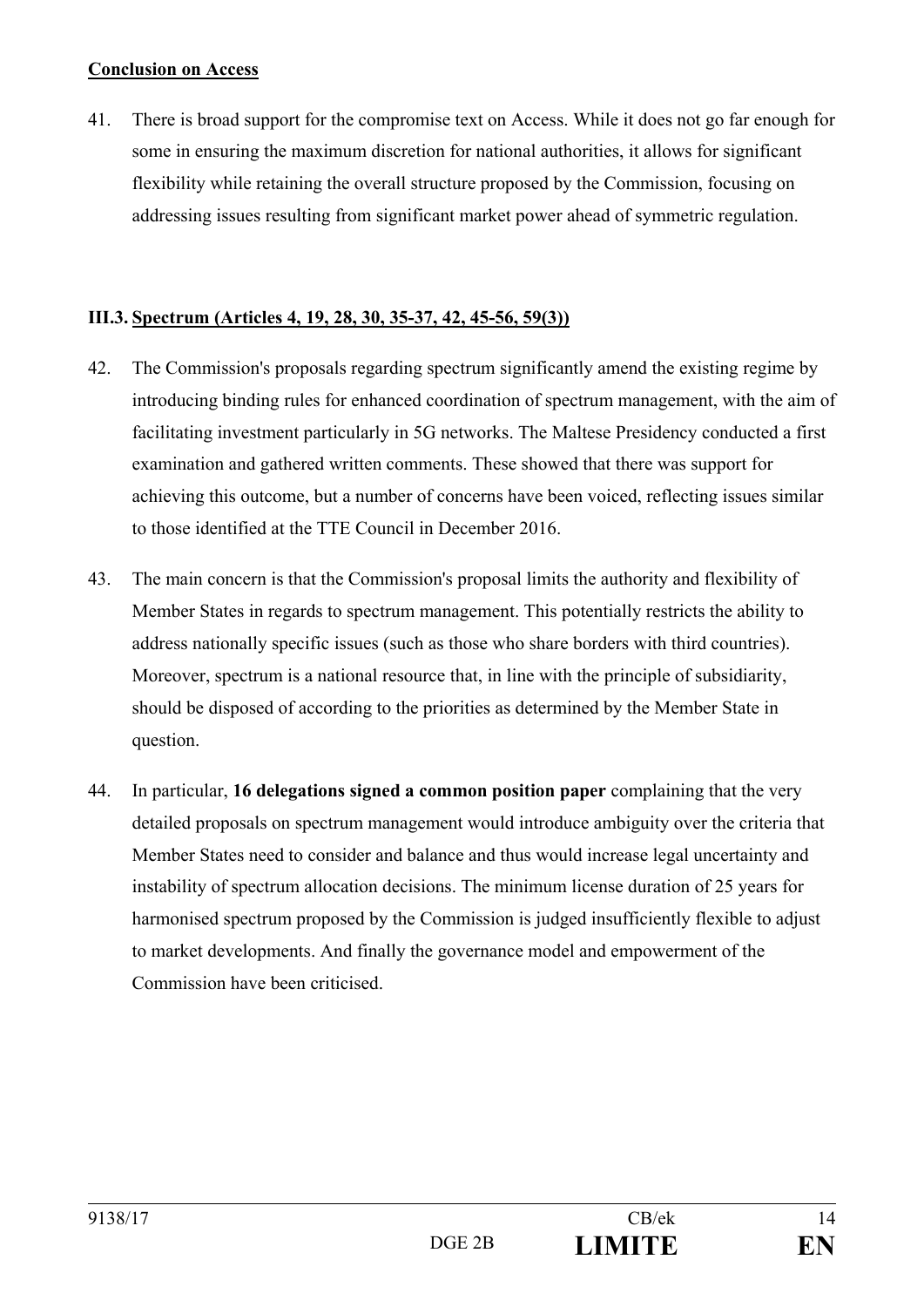- 45. The 16 Member States proposed to:
	- reintegrate the general principles of European spectrum management laid down in the existing framework and therefore to solely focus on implementation and enforcement of existing principles rather than introducing more detailed and complex provisions; and
	- improve political coordination through a reinforced RSPG composed of High Level Representatives of Member States and following a strategic approach concerned with all relevant aspects linked to spectrum.
- 46. Member States have expressed a shared desire for effective spectrum management across Europe and indicated a willingness to engage in a dialogue about how greater cooperation and more effective coordination of spectrum management can be achieved. However, this is tempered by a more optimistic assessment of the current problems than that expressed by the Commission, and by the criticism of the cooperation mechanism proposed by the Commission. Any future compromise will need to **address the concern that the proposal in some areas unnecessarily limits Member State's flexibility**. Regarding the reinforcement of the cooperation mechanism, **delegations largely favour an approach that would involve RSPG rather than BEREC.**

## **III.4. Institutional Set-up (Articles 1, 3, 5-21, 23-24, 26-27, 29-31, 38-39)**

47. The Commission's proposals regarding the institutional setup contained a **narrower definition of the National Regulatory Authorities** to strengthen their independence, but leading to a potential transfer of powers to the NRA from Member States or other competent authorities. It also extended the role of BEREC (for instance through its role in a potential veto mechanism on remedies proposed by NRAs) and proposed to transform it into an agency through the updated BEREC regulation proposal.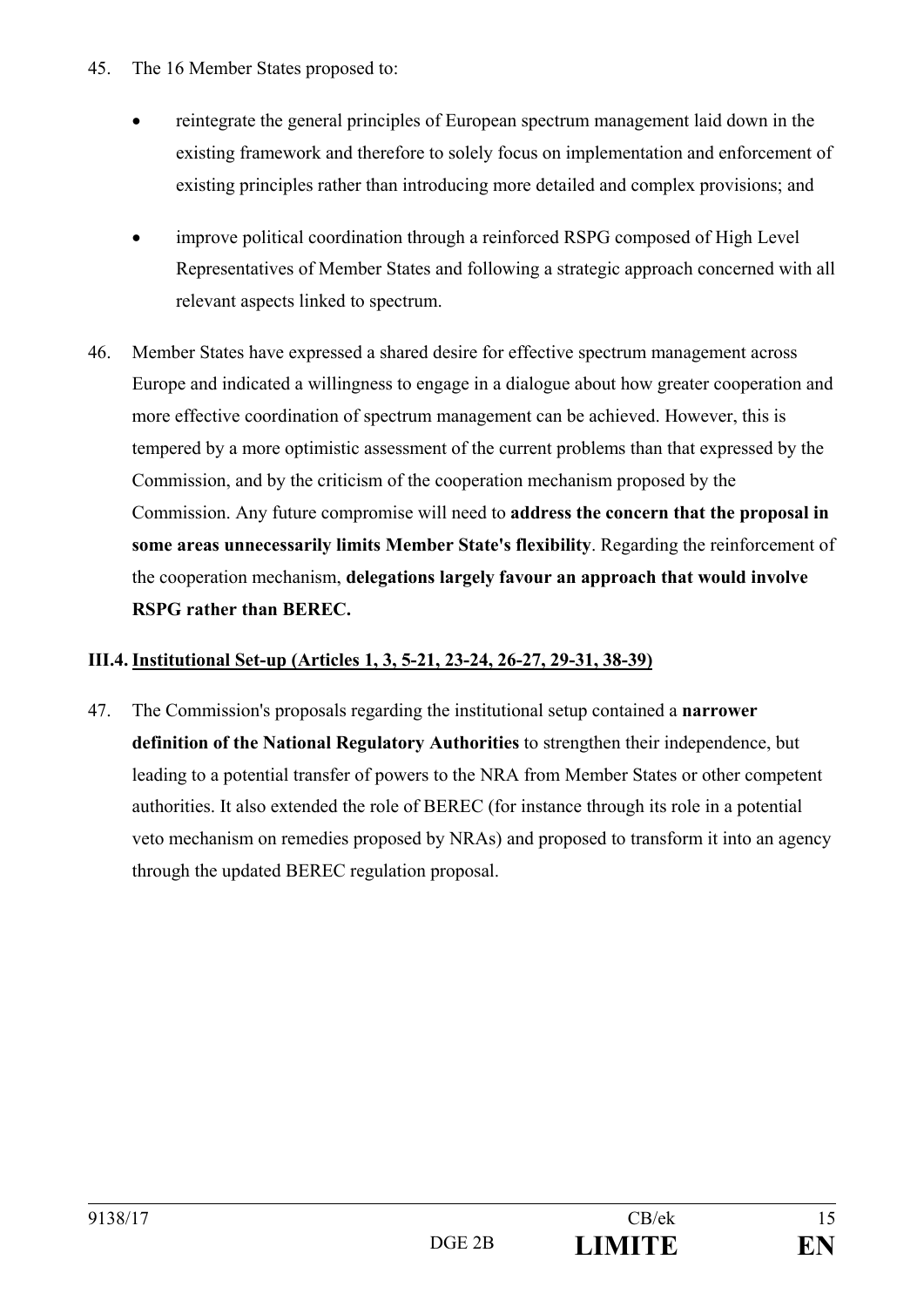- 48. However during the impact assessment discussions, and the examination of the Code's institutional setup, Member States heavily criticised the Commission's proposal which, in their view, would create more administrative burden while not solving any issues. Moreover, it would **take away the organisational flexibility needed by some Member States,** for example to keep some tasks in ministries or other competent authorities such as competition authorities or consumer protection authorities. **The proposal for an updated BEREC regulation was not examined** as Member States preferred to **first analyse BEREC's tasks as set by the CODE**, before looking at what arrangements might be necessary to execute them.
- 49. Member States view the current institutional setup favourably, and therefore are most likely to support an approach which departs from this arrangement only where truly justified. The Presidency will organise a **policy debate in the TTE Council of 9 June 2017** to provide more guidance to the Working Party so that delegations can work on **defining the exact roles of the numerous actors (National Regulatory Authorities, Competent Authorities, Member States, BEREC or Commission,…)**

## **IV. CONCLUSIONS**

- 50. The Presidency thanks the delegations for their continuous support despite the challenging rhythm the Presidency has imposed on the Working Party. The progress made over the past five months has been substantial. We have not only managed to complete a full first reading of the Code, but also to establish a space for compromise in some of the most difficult areas.
- 51. In particular, the Presidency thinks that the compromise proposals, as set out in Documents *9149/17 and 9325/17,* reflect a near final Council position on Services and Access.